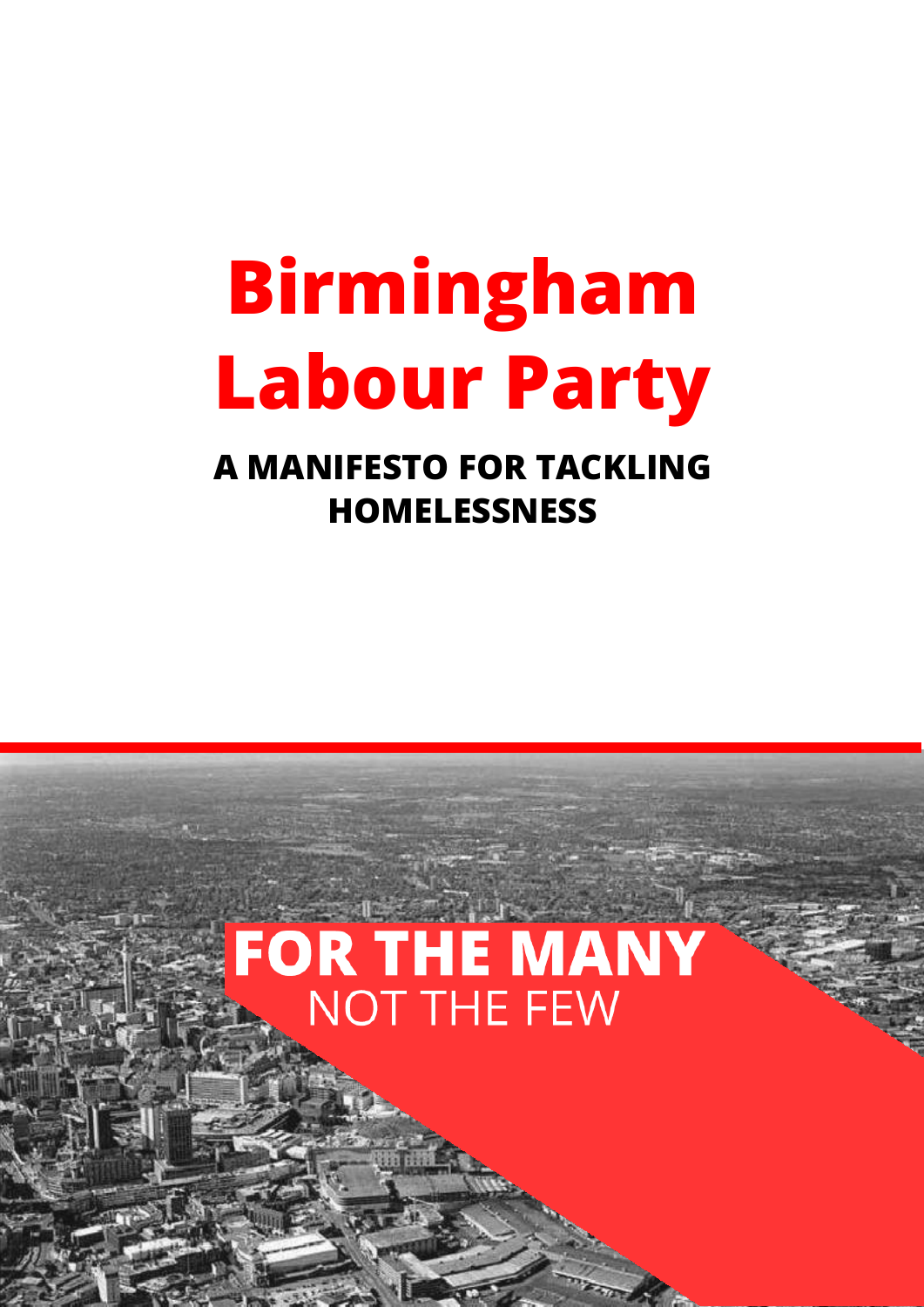

For the seventh year in a row, the number of people forced to sleep rough on our streets has increased. Since the Tories came to power, rough sleeping in our country has increased by a staggering 169%, whilst 121,360 children are now living in temporary accommodation – a rise of 70% since 2010.

It's clear that Birmingham is facing a homeless crisis made in Downing Street. Eight years of savage spending cuts, failed housing policies, wage freezes, soaring private rental costs and brutal welfare changes perpetrated by the Tory Government have plunged hundreds of our fellow citizens into crisis.

Labour will not stand idly by in the face of this crisis. Our Councillors in Birmingham will use all the resources and powers available locally to tackle the causes and symptoms of homelessness. The City's Labour MPs will fight for changes to Government policy and challenge the Tories' failures at Westminster. And we will also challenge Theresa May's West Midlands Mayor to start standing up for the needs of Birmingham and its neighbours, rather than defending the appalling policies of the Tory Government in London.

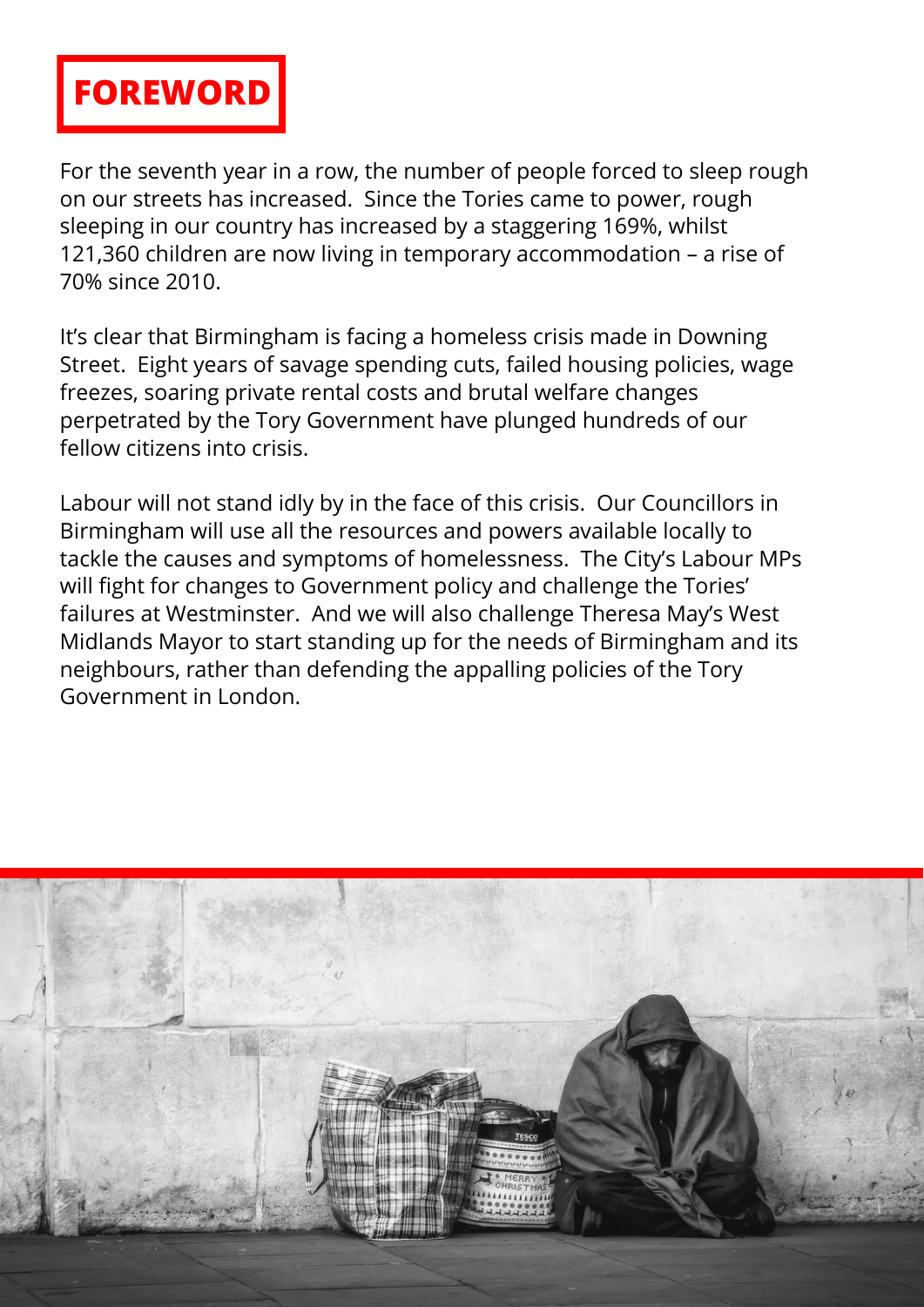## **OUR PLAN TO TACKLE THE CRISIS**

### **We pledge that a Labour-run Birmingham City Council will:**

- 1. Ensure no one needs to sleep rough on the streets
	- We guarantee that there will continue to be sufficient bed spaces in shelters for everyone who needs one.
	- We will continue to support outreach services and work in partnership with health, police and voluntary services across the city.
- 2. Work with partners to prevent people falling into homelessness in the first place, or help get them back into safe and secure housing as quickly as possible.
- 3. End the use of unsuitable, unsafe and insanitary properties for temporary accommodation.
	- We will introduce a quality standard for all properties used for temporary accommodation.
	- We will phase out the use of bed and breakfast as quickly as possible
- 4. Introduce a Charter of Rights for every citizen facing problems with homelessness:
	- Every citizen will have a right to have their case handled swiftly and with respect by all public agencies.
	- We will drive out practices that discriminate against homeless people and rough sleepers and strive to ensure that no one is made homeless as a result of leaving social housing.
- 5. Increase practical and financial support for homelessness prevention services through Corporate Social Responsibility by
	- Applying a CSR levy on commercial events taking place in the city centre.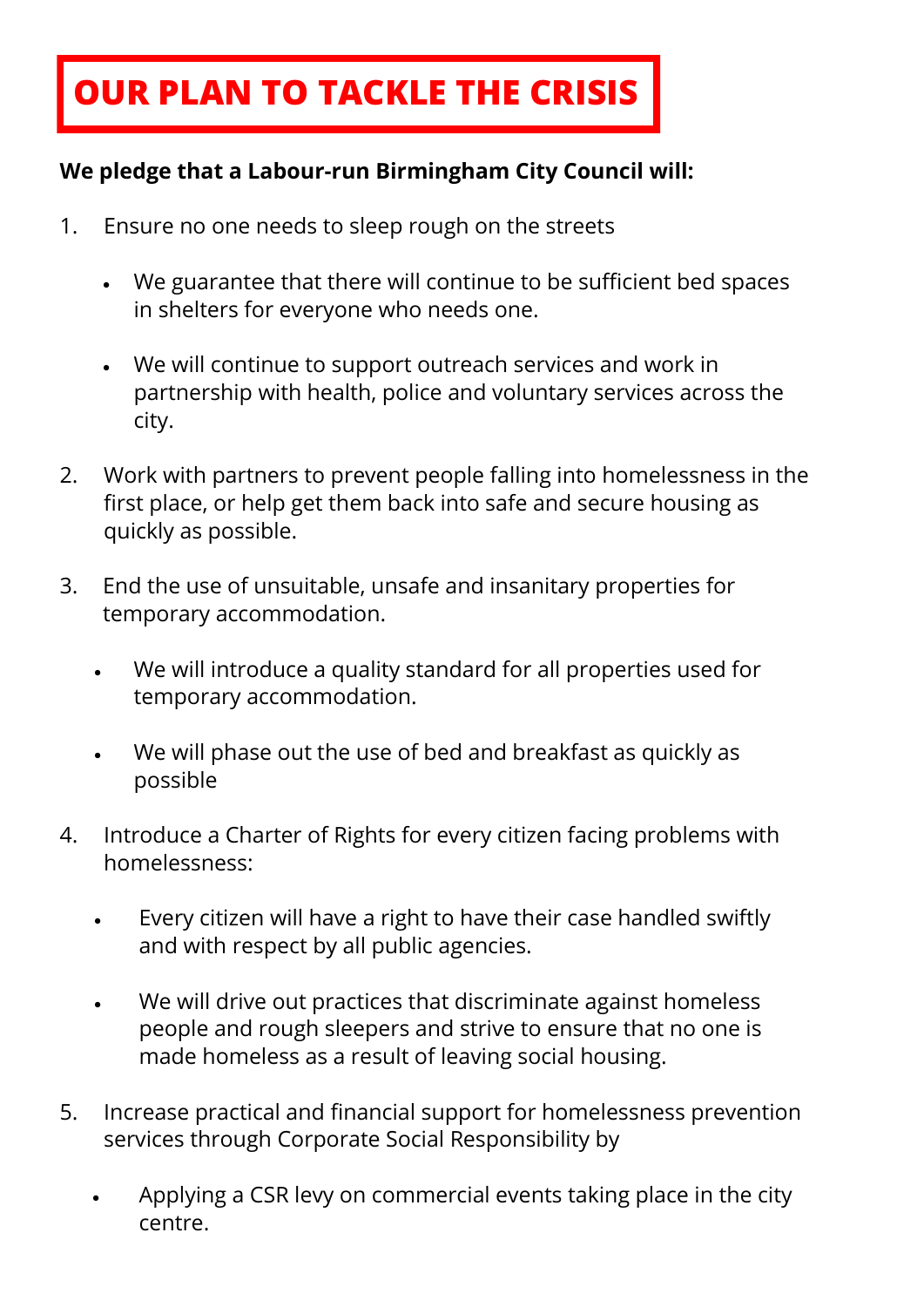- Getting organisations signed up to Birmingham's Business Charter for Social Responsibility to include homelessness within their social responsibility objectives.
- 6. Ensure that victims of domestic violence are rapidly rehoused to a safe, decent and permanent home.

### **We pledge that Birmingham's Labour MPs will:**

- 1. Campaign to end draconian benefit sanctions and delays to Universal Credit payments that are plunging people into poverty and crisis.
- 2. Insist that Birmingham gets the funding it needs to properly implement the Homeless Reduction Act and to become an exemplar city in preventing homelessness.
- 3. Demand the reintroduction of a fully-funded Social Fund to provide immediate support and help for people in crisis.
- 4. Work to remove the Government rules that stop the Council getting the money it needs to invest in building new homes (i.e.: lifting the borrowing cap on the HRA).
- 5. Get the Government to restore fair funding for Public Health, so vital services that tackle substance misuse and mental health are no longer put at risk.
- 6. Campaign against harmful policies which put vulnerable adults at risk of homelessness.

#### **And we will press the Tory West Midlands Mayor to:**

- 1. Start standing up for Birmingham by backing our Labour MPs demands that the Tory Government scraps draconian benefit sanctions and lifts the unfair rules that stop Councils building new homes.
- 2. Support our plan to prevent homelessness in the first place, by opposing Government cuts and welfare changes such as the Bedroom Tax and backing our call for an urgent review of the current Local Housing Allowance rates.